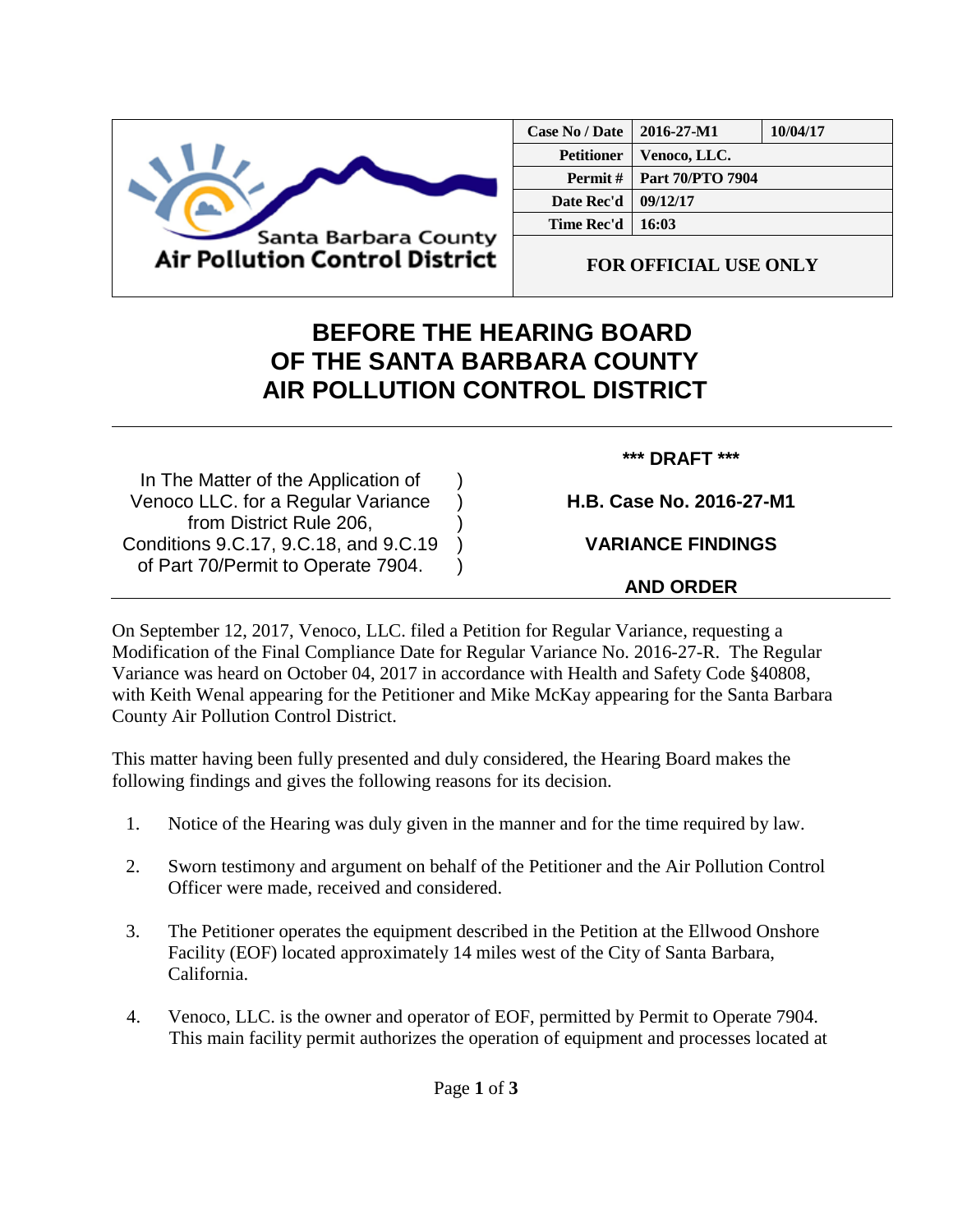| SANTA BARBARA COUNTY APCD           | CASE: 2016-27-M1 |
|-------------------------------------|------------------|
| <b>HEARING BOARD VARIANCE ORDER</b> | DATE: 10/04/17   |

EOF which receives oil, water, and gas from Platform Holly and the Seep Containment Devices located on State Coastal Lease 3242.

5. The Petitioner is required to operate an odor monitoring station (for hydrogen sulfide) as described in Table 9-7 of Part 70 Permit to Operate 7904. This requirement was part of a Hearing Board Stipulated Order of Abatement 99-6(A) in 1999 that addressed nuisance odors from the source. The lease for the property where the station was located terminated on October 31, 2015 due to the property owner's recently approved development plans. The Petitioner had been aware of these development plans since 2008 and has stated they have been working to procure a new and acceptable location.

Venoco, LLC. filed for bankruptcy in April of 2017 and announced all assets would be liquidated and the company would close. In addition, in April of 2017 Venoco, LLC. quitclaimed its interests in the South Ellwood Field leases, including Platform Holly and the Ellwood Beach pier leases. This action returned operational control of these assets to the State Lands Commission. The State Lands Commission has indicated the potential use of the Ellwood Onshore Facility for the purposes of decommissioning (plugging and abandoning) the 32 wells associated with Platform Holly and Piers 421.

Per Health and Safety Code §42357, the Petitioner requested a Modification of Final Compliance Date of Variance No. 2016-27-R, to extend variance coverage through October 21, 2018. At this time, it is unclear when the Petitioner's facility will be able to return to compliance. There are no expected emissions related to the granting of the Petitioners request.

- 6. A nuisance as defined in District Rule 303 is not expected to occur as a result of this Variance and there is not a likely immediate threat or hazard to public health or safety.
- 7. Pursuant to Health and Safety Code §42357, it is found that "good cause" exists for the granting of Petitioner's request for a Modification of the Final Compliance Date set forth in 2016-27-R.
- 8. The District staff supports the Petition as conditioned below.

## **THEREFORE, THE HEARING BOARD ORDERS,** as follows:

That a Regular Variance be granted for the continued operation of the Ellwood Onshore Facility in violation of District Rule 206, Conditions 9.C.17, 9.C.18, and 9.C.19 of Part 70/Permit to Operate 7904 from October 22, 2017 through October 21, 2018, or 90 days after a *Transfer of Owner or Operator* application is deemed complete in accordance with District Rule 203, or the date the Ellwood Onshore Facility begins decommissioning operations, or the date compliance is achieved, whichever occurs first, with the following conditions: